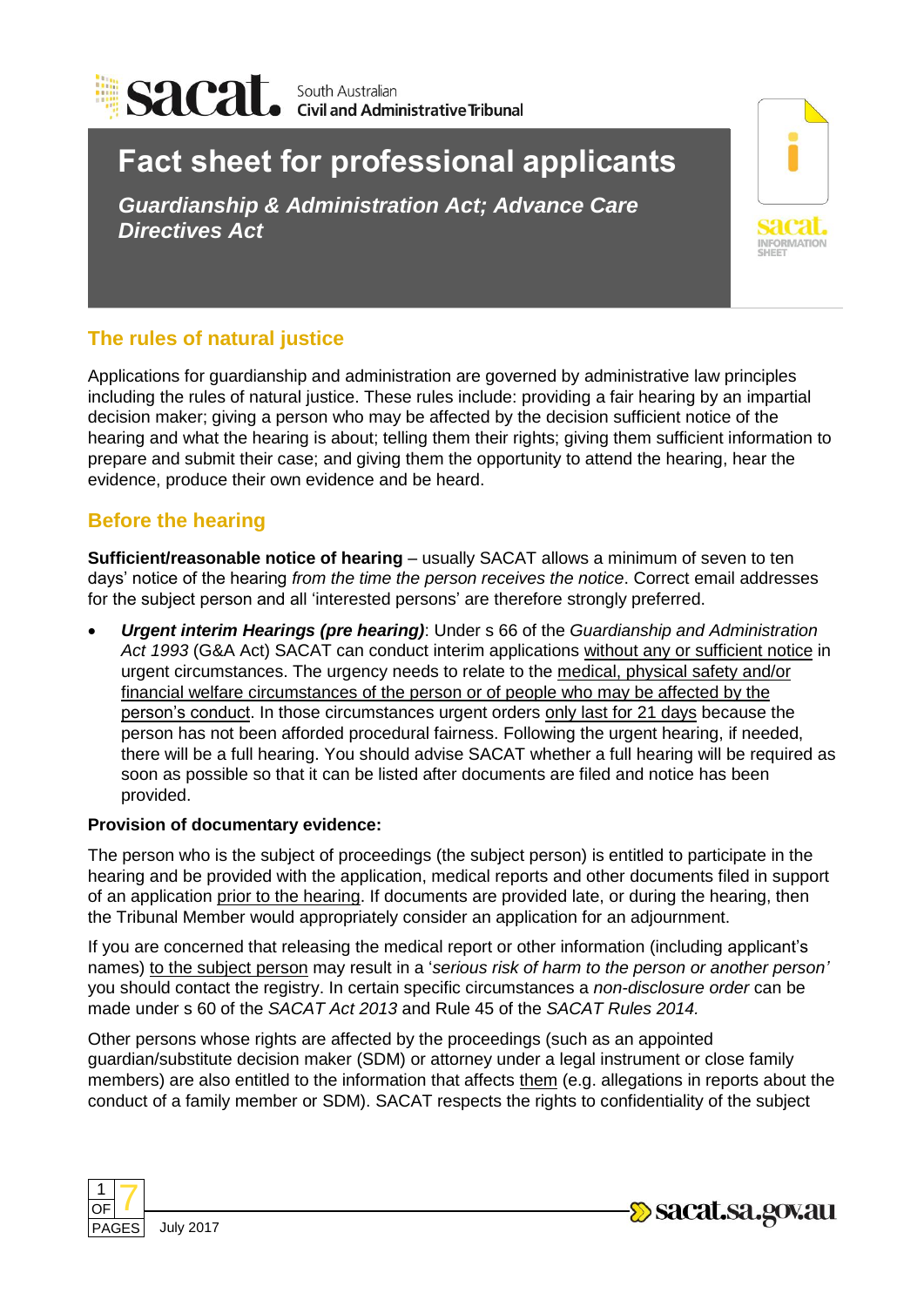person and will not release medical or financial information about the subject person to anyone else (including family) before the hearing, unless directed by a Tribunal Member.

## **Attendance at the hearing**

**Subject person to be involved in the hearing:** The person the subject of the proceedings has a right to be at the hearing to hear the evidence and to participate in the hearing. This is because the outcome of the hearing may involve an order which takes away the person's rights to make decisions about their own life. The Tribunal also has a responsibility to ascertain the wishes of the person under section 5 of the G&A Act.

**Proceeding in the absence of the person:** If the person cannot comprehend or communicate their views and wishes then the Tribunal will consider proceeding in the absence of the person under section 43 of the SACAT Act. SACAT will need clear medical and/or nursing evidence to substantiate this before proceeding in this way.

**Visit to Person (VTP)**: If the person can comprehend and communicate their views but is unable to attend due to a physical illness, frailty or significant issues (such as significant security concerns) then the Tribunal will consider sending a member out to take evidence from the person prior to the hearing. This is called a "VTP request". SACAT needs medical evidence or other evidence to support such an application before we will send a member to visit the person. The Tribunal will not authorise a VTP request just to suit the applicant, or if it is inconvenient to bring the person to the hearing. It is a fundamental right for the person to appear at a hearing that involves issues that concern their human rights. SACAT needs at least a week to organise a VTP. Late requests may result in an adjournment.

**'Persons with an interest in the proceedings'** should be advised of the proceedings. The applicant has the responsibility to obtain this information and advise the Tribunal before the hearing. Such persons (usually referred to as 'interested persons') would include all relevant living family members and the persons appointed under instruments, such as the attorneys, guardians/SDM's, partner, children, siblings and parents (as relevant to the circumstances of the person). It is imperative that in all applications the applicant provide the names and contact details of the relevant interested persons who should be notified of the hearing.

**Representation**: The person who is the subject of the proceedings is entitled to legal representation or an advocate. You should explain this to the person. If a lawyer is appointed late and requests an adjournment, such a request would usually be allowed, depending on the circumstances.

### **Adjournments** can occur if:

- relevant interested persons have not been notified/hear about the proceedings late
- the medical evidence is insufficient/disputed
- the subject person is not brought to the hearing or a late VTP request is made
- the subject person has not been given the application and documents in support, advised of their rights, or wishes to have legal representation (the applicant will need to give evidence about what steps they have taken to explain the application, the person's rights and the evidence)
- an Enduring Power of Attorney or Advance Care Directive is provided late or at the hearing



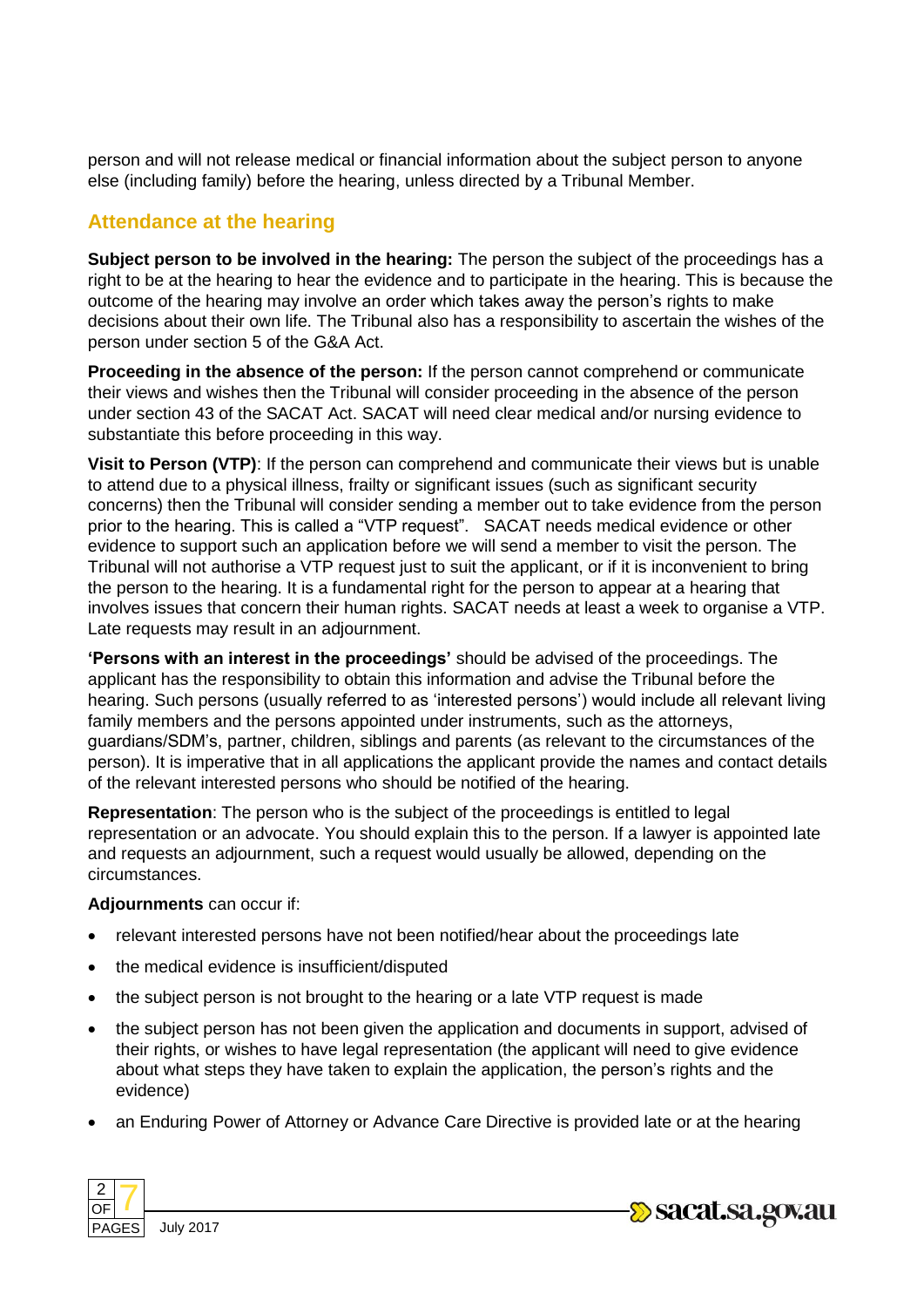Please note that if a Tribunal Member adjourns and is part-heard this limits the available dates when the matter can be relisted and will impact on the length of time it takes to finalise the matter.

**Interim Protection Order on Adjournment:** after a person has been given notice of the hearing and for the period of any adjournment SACAT can make interim protection orders, if required, appointing an interim guardian or administrator. We need evidence to substantiate the grounds for making an interim order on an adjournment, namely, that the circumstances of the person require an order to be made to protect their interests (social or financial) before the matter is finalised.

# **What SACAT needs to receive with the application**

**Medical/Psychological/Social Work/Allied Health Practitioner evidence** provided in support of the application must satisfy the definition of *'mental incapacity*' under the G&A Act, or '*impaired decision making capacity'* under the ACD Act. If this evidence is insufficient the matter may be dismissed or adjourned.

These are legal definitions not medical definitions.

SACAT needs evidence about the diagnosis **AND** how this impacts on the person's ability to make decisions and look after his or her own health, safety or welfare or to manage his or her own affairs. The **medical and psychological report form** is the bare minimum of evidence we require in this respect. An **ACAT/Social Work/OT report** would assist regarding the impact of the person's illness on the person's ability to look after their finances and/or activities of daily living.

The Tribunal would be assisted by additional evidence from the hospital notes in most cases: geriatrician's entries, neurological or neuropsychological reports or entries, social work reports or entries, OT reports, speech pathology reports etc.

Please note: any medical reports/excerpts from hospital notes provided with the application will be provided to the subject person.

**Social Work Reports**: are very helpful. A short social work report should detail the reason for the application, the steps taken to resolve any disputes between family members or substitute decision-makers, the outcome of family meetings, the social issues which may be impacting on the necessary decisions regarding health, access or accommodation e.g. discharge planning to an aged care facility, whether the person has supports at home, or the capacity to pay for supports in the home, or is on the waiting list for a 'my aged care' package.

Please note any social work reports that make allegations of physical or emotional abuse of the subject person or the misuse of funds by a family member/neighbour/SDM will be provided to the subject person and to persons who are the subject of those allegations. In certain specific circumstances a *non-disclosure order* can be made under s 60 of the *SACAT Act 2013* (and/or Rule 45 of the *SACAT Rules 2014) –* you should contact the registry first before filing the document.

**Legal Instruments (EPA/EPG/ACD)**: It is imperative that the Tribunal be advised in the application whether there is an advance care directive (including an enduring power of guardianship/medical power of attorney) or an enduring power of attorney in existence. If at all possible, a copy of the document should be provided before the hearing.



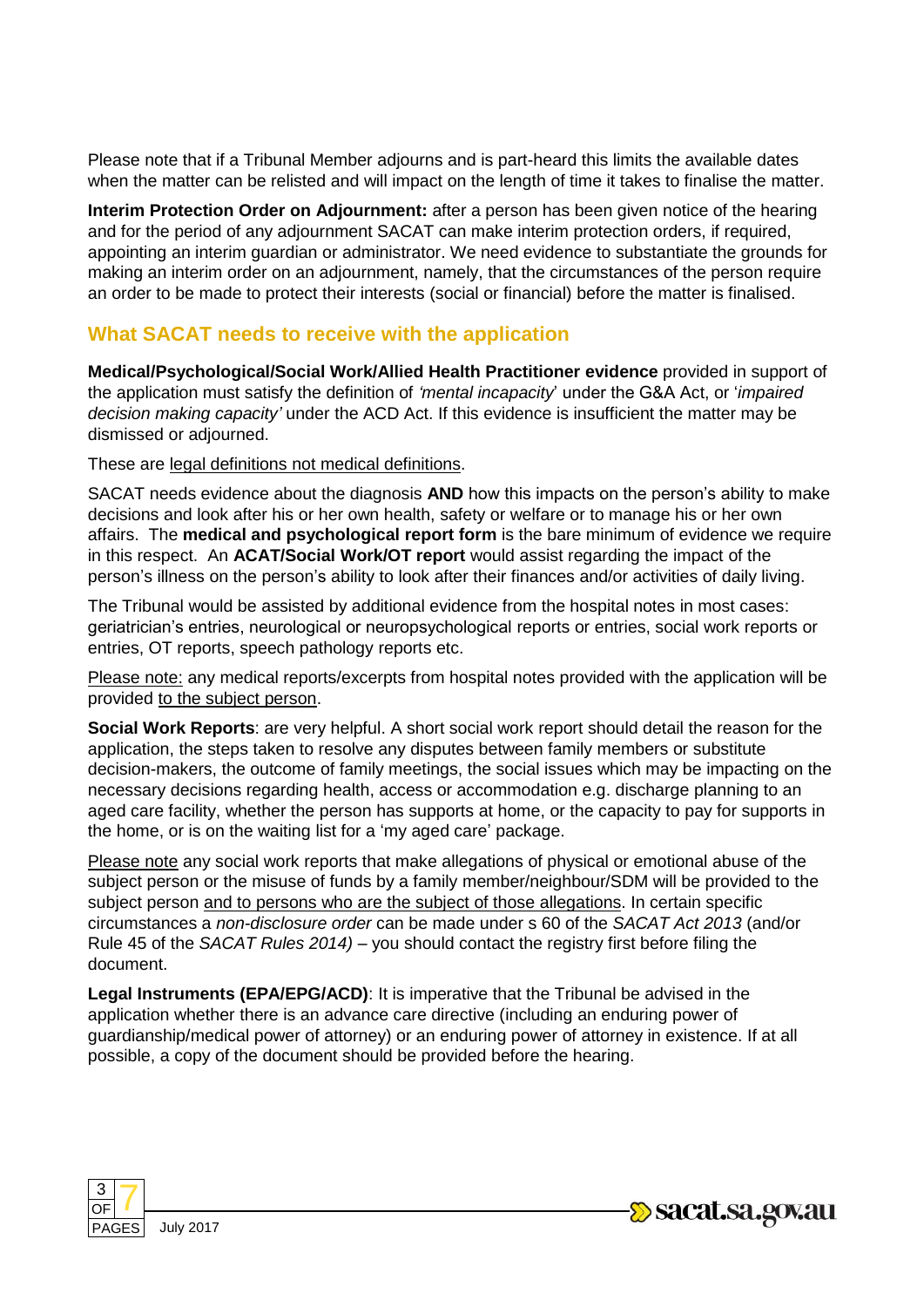# **Complex Matters/Directions Hearings**

Complex matters usually involve conflict between substitute decision-makers under an ACD, or between family members, allegations of misappropriation of funds by attorneys or family members, allegations of elder abuse, arguments about the validity of instruments or the diagnosis/decision making capacity of the person.

Complex matters are triaged before they are listed for full hearing and are generally referred for a directions hearing before a member prior to a full hearing. At the directions hearing the Tribunal Member will make directions for various people to file additional evidence and submissions, for summonses to be issued to witnesses or for the production of documents, and for persons to be added as "interested persons".

 This means that complex matters may not be dealt with as quickly as straightforward matters. The hearings generally take longer and may involve adjournments before being finalised.

# **Advance Care Directives (ACD)**

**Revoke an ACD:** If there is already an ACD in place appointing one or more substitute decisionmakers (SDMs) then the Tribunal cannot entertain an application for a guardianship order unless there is also an application to revoke the appointment of the SDMs.

**Eligible person:** Only an eligible person can apply to revoke an ACD or the appointment of substitute decision-makers. 'Eligible person' includes the subject person, SDM, a health practitioner providing care, or any person that the Tribunal or the Pubic Advocate considers to have a 'proper interest'. The Tribunal and OPA would generally consider social workers and Directors of Nursing employed at hospitals or ACFs to be 'eligible persons'.

**OPA and dispute resolution service (DRS)**: If there are concerns about the conduct of the SDMs then the applicant hospital should contact the Office of the Public Advocate (OPA) to seek advice about how to proceed. If the parties consent, there needs to be an attempt at dispute resolution between the appointed SDMs by OPA. SACAT will usually not entertain an application about the revocation of an ACD if the matter should have first been referred to the DRS, or is currently at the DRS. If the dispute resolution is unsuccessful, the matter will likely be referred to the Tribunal either by the Public Advocate or by the hospital/ACF. Social workers should seek the views of substitute decision makers about their attitude to attempted dispute resolution before referring the matter to OPA or SACAT.

**Evidence to revoke an ACD/SDM:** In order to revoke an ACD or the appointment of an SDM under an ACD the Tribunal needs evidence of the matters set out in section 51 (1) or (2) of the ACD Act (see attached). You should seek legal advice about this if required. There are relevant fact sheets and information sheets on our website or you can seek advice from the Public Advocate's Office, the legal officers within the Department of Health & Wellbeing, the Crown Solicitor's Office or a private lawyer (if you are employed in a private Aged Care Facility).

**Invalidity of Instruments – Declaration**: If the advice provided to the hospital/ACF is that the ACD is not, or may not be, a valid document then an application can be made to the Tribunal for a declaration as to the validity of the advance care directive (under the ACD Act). If the advice provided to the hospital/ACF is that the EPA is not, or may not be, a valid document then an application for an administration order can be made. Invalidity of instruments may relate to the competence of the person to make the document, or to issues regarding appropriate witnessing.



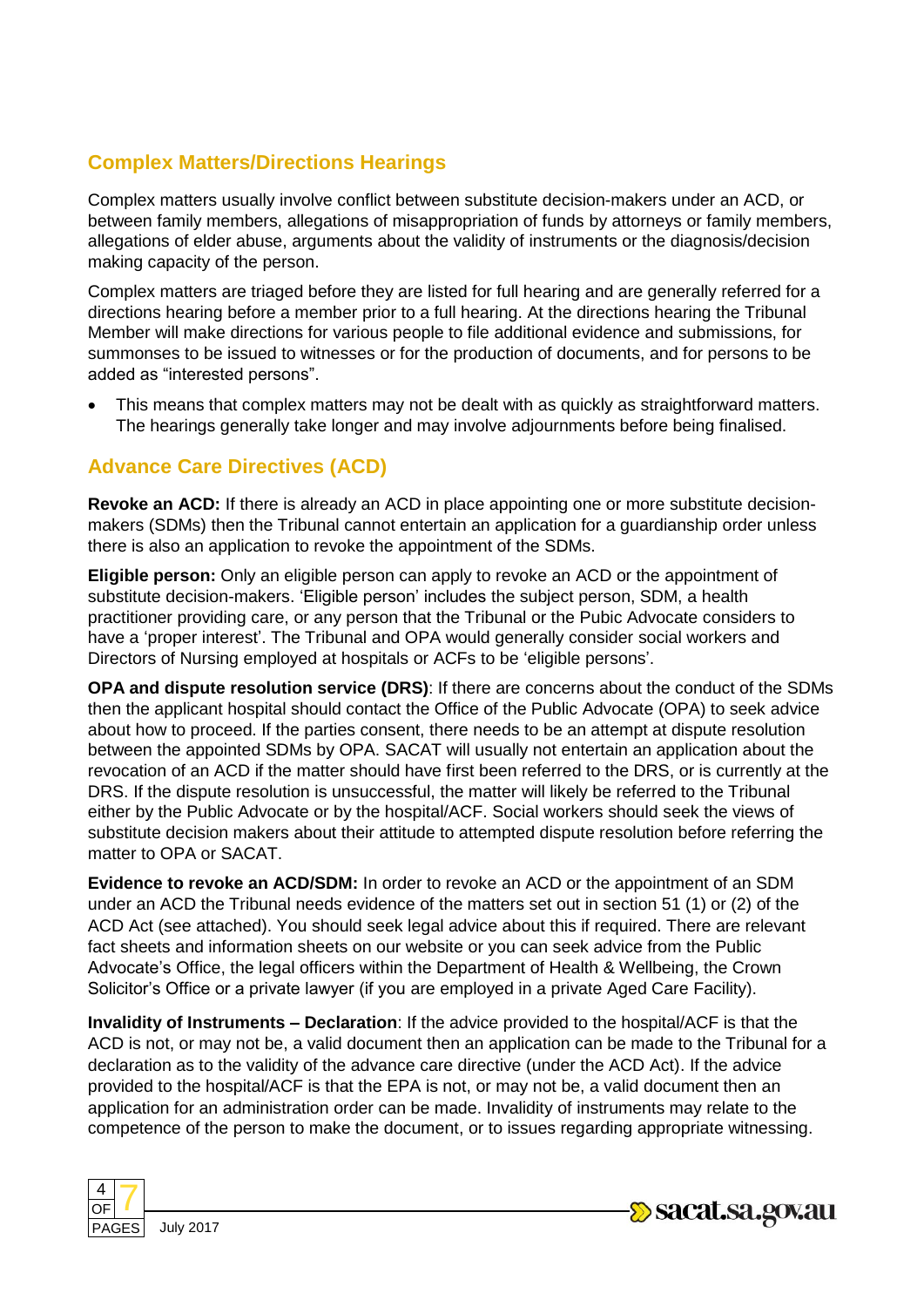## **Section 51 (1) and (2) ACD Act**

### **51—Orders of Tribunal in relation to substitute decision-makers**

- (1) If, of its own motion or on the application of an eligible person in respect of an advance care directive, the Tribunal is satisfied that a person appointed as a substitute decision-maker under the advance care directive—
	- (a) is a person who cannot be a substitute decision-maker pursuant to section 21(2); or
	- (b) is no longer willing to act as a substitute decision-maker under the advance care directive; or
	- (c) has been negligent in the exercise of his or her powers under the advance care directive; or

(ca) is in such default in the exercise of the person's powers under the advance care directive that, in the opinion of the Tribunal, the person is not fit to continue as a substitute decision-maker,

the Tribunal may—

(d) revoke the appointment of the substitute decision-maker; or

(e) if the person who gave the advance care directive is competent—with the consent of the person, make any variation to the advance care directive the Tribunal thinks appropriate (including by appointing another substitute decision-maker); or

(f) if the person who gave the advance care directive is not competent, and if no other substitute decision-maker was appointed under the advance care directive—revoke the advance care directive.

(2) If, on the application of the Public Advocate, the Tribunal is satisfied that, because of a change in the personal circumstances of—

- (a) the person who gave the advance care directive; or
- (b) a substitute decision-maker under the advance care directive,

it is no longer appropriate that a particular person be a substitute decision-maker under the advance care directive, the Tribunal may make any of the orders contemplated by subsection (1)(d), (e) or (f).

(5) However, the Tribunal should not revoke an advance care directive under this section if there are provisions in the advance care directive that can continue to have effect despite the fact that there is no substitute decision-maker appointed under the advance care directive.

#### **Note—**

Such provisions include, for example, an expression of the wishes of the person who gave the advance care directive in respect of specified health care, or accommodation or personal matters.

In the circumstances contemplated by subsection (1)(f) of this section, the Tribunal may also make an order placing the person who gave the advance care directive under limited or full guardianship—see Part 4 Division 2 of the *Guardianship and Administration Act 1993*. If such an order is made, section 31A of that Act requires the guardian to seek to give effect to the instructions and wishes of the person as set out in the revoked advance care directive.



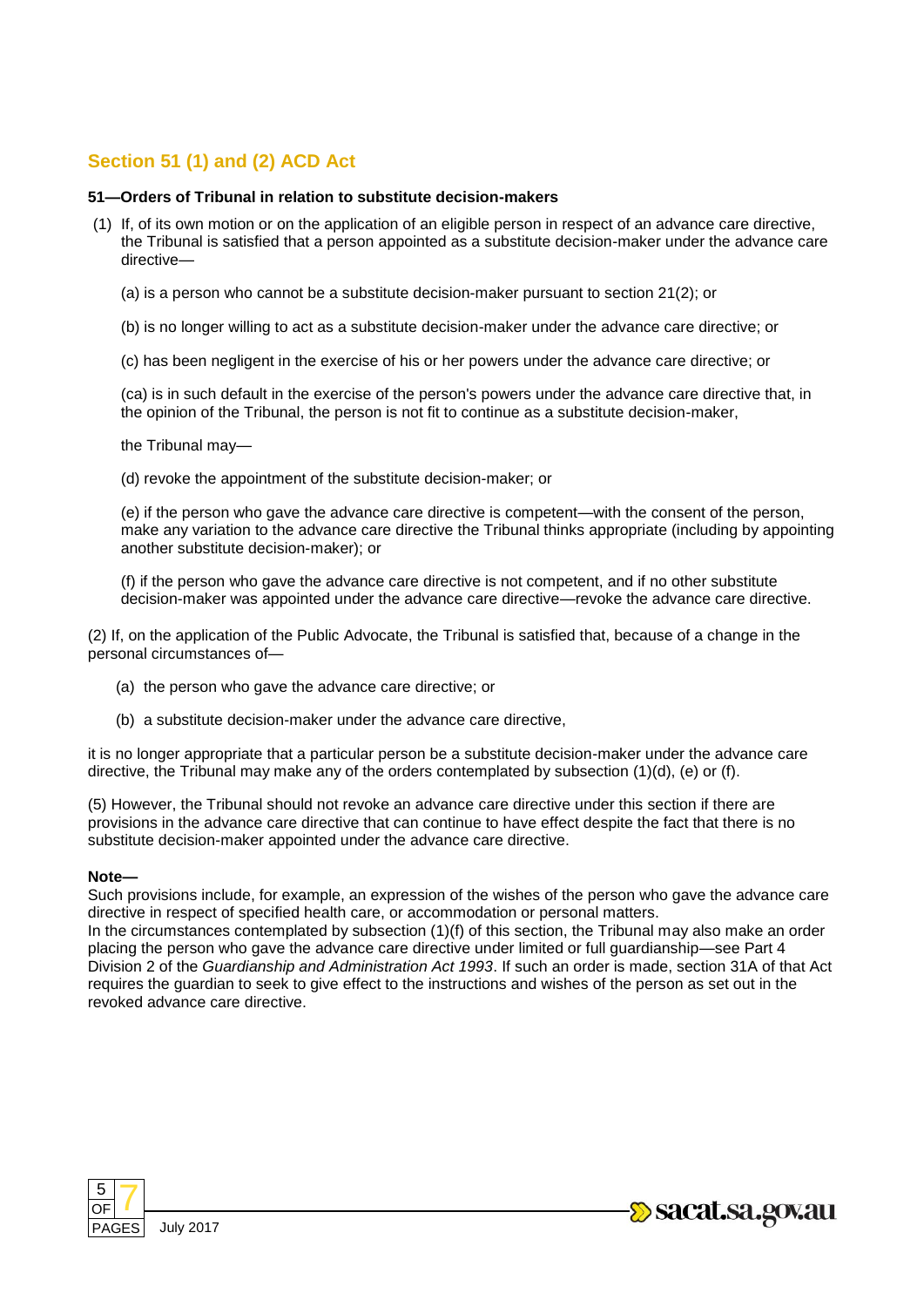# **Checklist for professional applicants**

## **Have you provided?**

- Application for Guardianship Order/Administration Order
- $\square$  The names and contact details (preferably an email address but if this cannot be provided a postal address must be provided) of all relevant living family members such as the partner, children, siblings and parents
- A SACAT medical or psychological report
- $\square$  Any additional medical reports available that relate to cognitive capacity and ability to make decisions/look after finances health, safety and welfare (e.g. geriatrician's entries, neurological or neuropsychological entries, social work entries, OT, speech pathology etc.)
- □ An ACAT report (if available)
- $\Box$  A social work report to explain the background, relevant issues and need for orders
- $\square$  The details (and copies) of all relevant instruments that exist (ACD, EPG or EPA). The names and contact details/ email addresses of attorneys/SDMs/guardians.

For applications to revoke an ACD or substitute decision maker appointed under an ACD:

- $\square$  An application to revoke appointment of a substitute decision maker(s), and/or
- □ An application to revoke an ACD
- $\square$  Evidence of the matters set out in section 51 (1) of the ACD Act (see attached)
- Additional application for Guardianship Order if guardians needed

For applications questioning the validity of an ACD:

 $\Box$  An application to seek a declaration or direction with reasons and any evidence regarding concerns about witnessing/competence to make document.

For applications questioning the validity of an EPA:

 $\Box$  An application to seek an administration order with reasons and any evidence regarding concerns about conduct of attorneys.

#### **Disclaimer**

This information sheet is provided as a guide only. For further clarification please refer to the Guardianship and Administration Act 1993 (available through the SACAT website).SACAT disclaims all liability for all claims, losses, damages, costs or expenses as a result of any use or reliance upon this fact sheet.